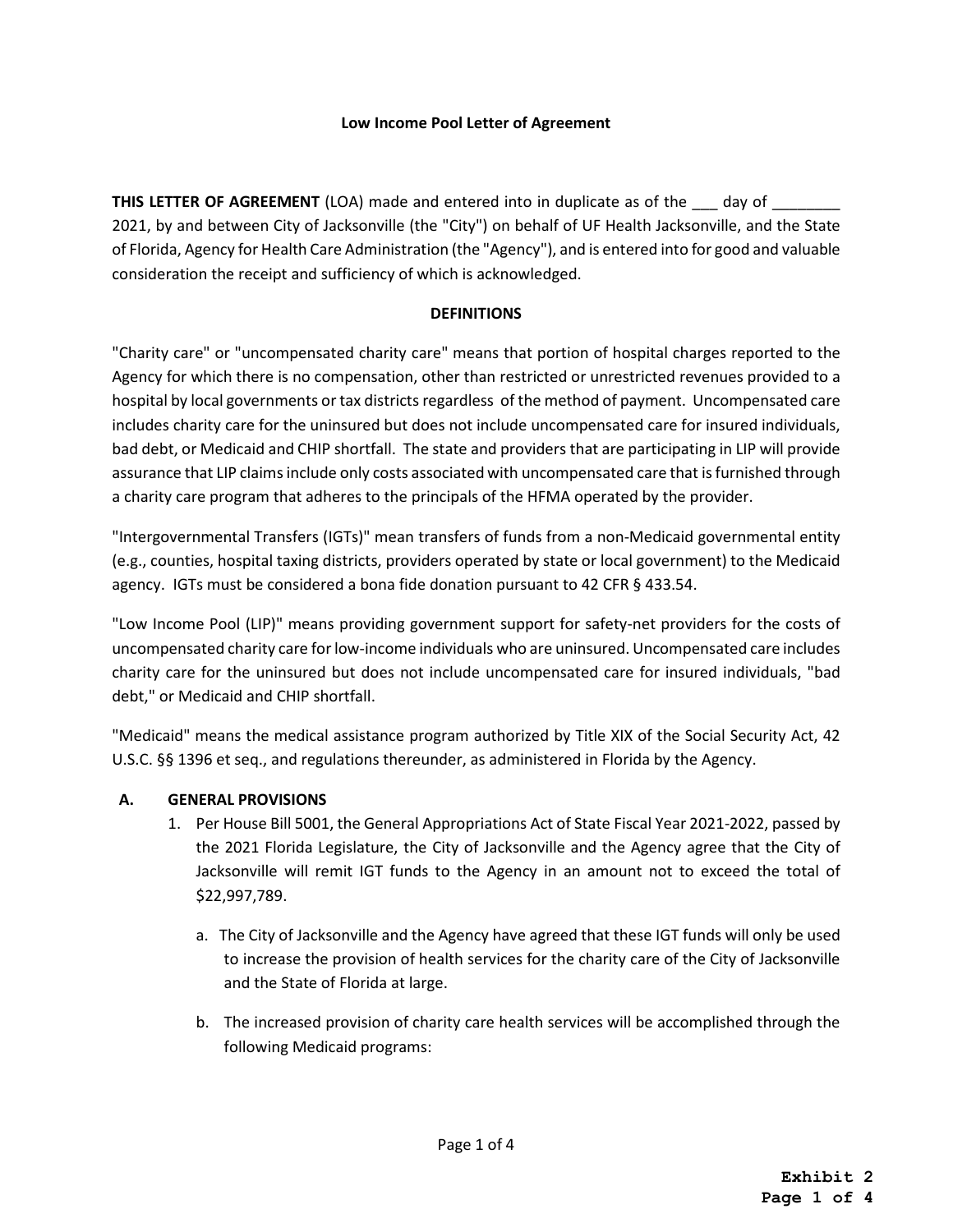- i. LIP payments to hospitals, federally qualified health centers, Medical School Physician Practices, community behavioral health providers, and rural health centers pursuant to the approved Centers for Medicare & Medicaid Services Special Terms and Conditions.
- 2. The City of Jacksonville will return the signed LOA to the Agency no later than October 1, 2021.
- 3. The City of Jacksonville will pay IGT funds to the Agency in an amount not to exceed the total of \$22,997,789. The City of Jacksonville will transfer payments to the Agency in the following manner:
	- a. Per Florida Statute 409.908, annual payments for the months of July 2021 through June 2022 are due to the Agency no later than October 31, 2021 unless an alternative plan is specifically approved by the agency.
	- b. The Agency will bill the City of Jacksonville when each payment is due.
- 4. The City of Jacksonville and the Agency agree that the Agency will maintain necessary records and supporting documentation applicable to health services covered by this LOA.
	- a. Audits and Records
		- i. The City of Jacksonville agrees to maintain books, records, and documents (including electronic storage media) pertinent to performance under this LOA in accordance with generally accepted accounting procedures and practices, which sufficiently and properly reflect all revenues and expenditures of funds provided.
		- ii. The City of Jacksonville agrees to assure that these records shall be subject at all reasonable times to inspection, review, or audit by state personnel and other personnel duly authorized by the Agency, as well as by federal personnel.
		- iii. The City of Jacksonville agrees to comply with public record laws as outlined in section 119.0701, Florida Statutes.
	- b. Retention of Records
		- i. The City of Jacksonville agrees to retain all financial records, supporting documents, statistical records, and any other documents (including electronic storage media) pertinent to performance under this LOA for a period of six (6) years after termination of this LOA, or if an audit has been initiated and audit findings have not been resolved at the end of six (6) years, the records shall be retained until resolution of the audit findings.
		- ii. Persons duly authorized by the Agency and federal auditors shall have full access to and the right to examine any of said records and documents.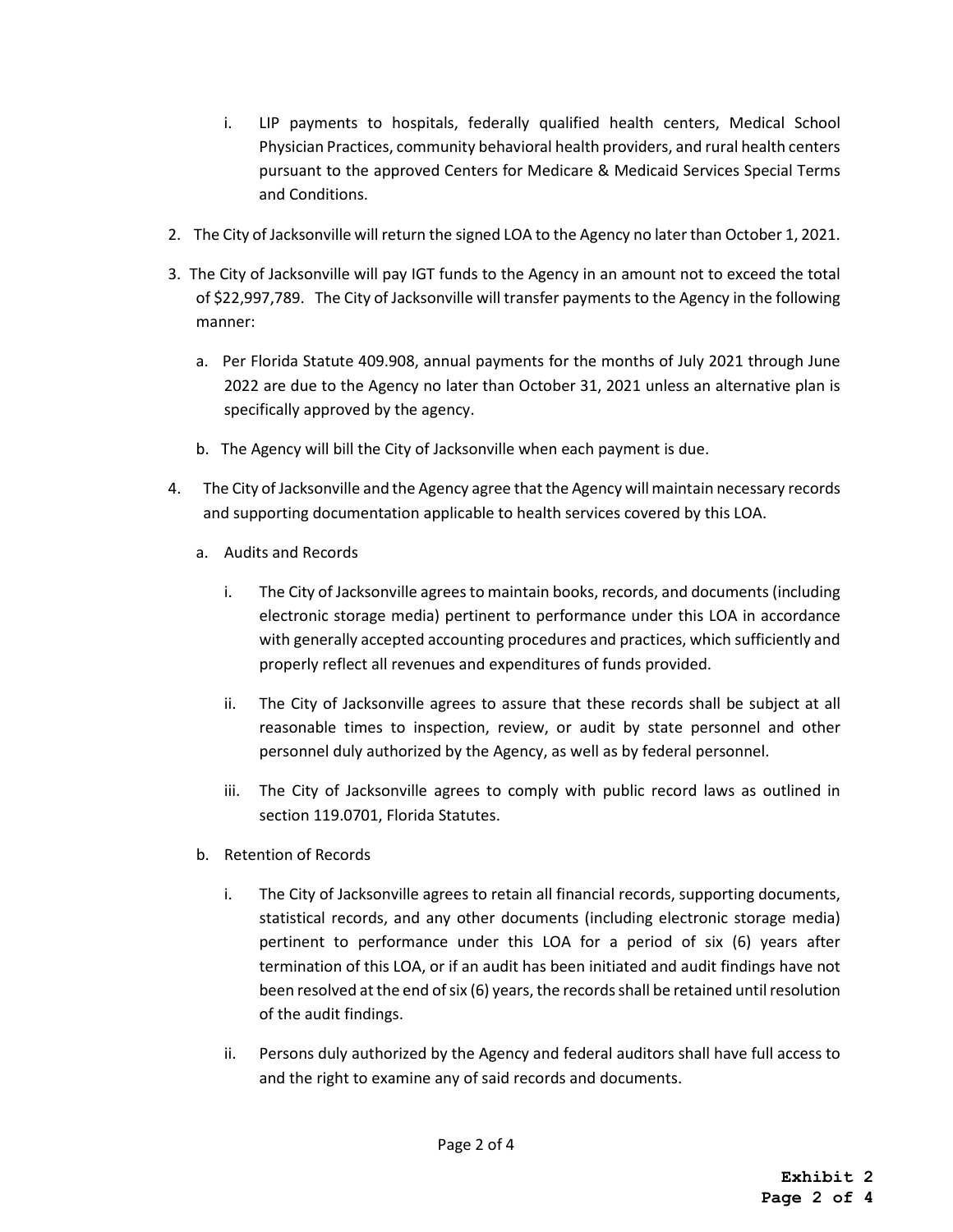- iii. The rights of access in this section must not be limited to the required retention period but shall last as long as the records are retained.
- c. Monitoring
	- i. The City of Jacksonville agrees to permit persons duly authorized by the Agency to inspect any records, papers, and documents of the City of Jacksonville which are relevant to this LOA.
- d. Assignment and Subcontracts
	- i. The City of Jacksonville agrees to neither assign the responsibility of this LOA to another party nor subcontract for any of the work contemplated under this LOA without prior written approval of the Agency. No such approval by the Agency of any assignment or subcontract shall be deemed in any event or in any manner to provide for the incurrence of any obligation of the Agency in addition to the total dollar amount agreed upon in this LOA. All such assignments or subcontracts shall be subject to the conditions of this LOA and to any conditions of approval that the Agency shall deem necessary.
- 5. This LOA may only be amended upon written agreement signed by both parties. The City of Jacksonville and the Agency agree that any modifications to this LOA shall be in the same form, namely the exchange of signed copies of a revised LOA.
- 6. The City of Jacksonville confirms that there are no pre-arranged agreements (contractual or otherwise) between the respective counties, taxing districts, and/or the providers to re-direct any portion of these aforementioned charity care supplemental payments in order to satisfy non-Medicaid, non-uninsured, and non-underinsured activities.
- 7. The City of Jacksonville agrees the following provision shall be included in any agreements between the City of Jacksonville and local providers where IGT funding is provided pursuant to this LOA: "Funding provided in this agreement shall be prioritized so that designated IGT funding shall first be used to fund the Medicaid program (including LIP or DSH) and used secondarily for other purposes."
- 8. This LOA covers the period of July 1, 2021 through June 30, 2022 and shall be terminated June 30, 2022.
- 9. This LOA may be executed in multiple counterparts, each of which shall constitute an original, and each of which shall be fully binding on any party signing at least one counterpart.